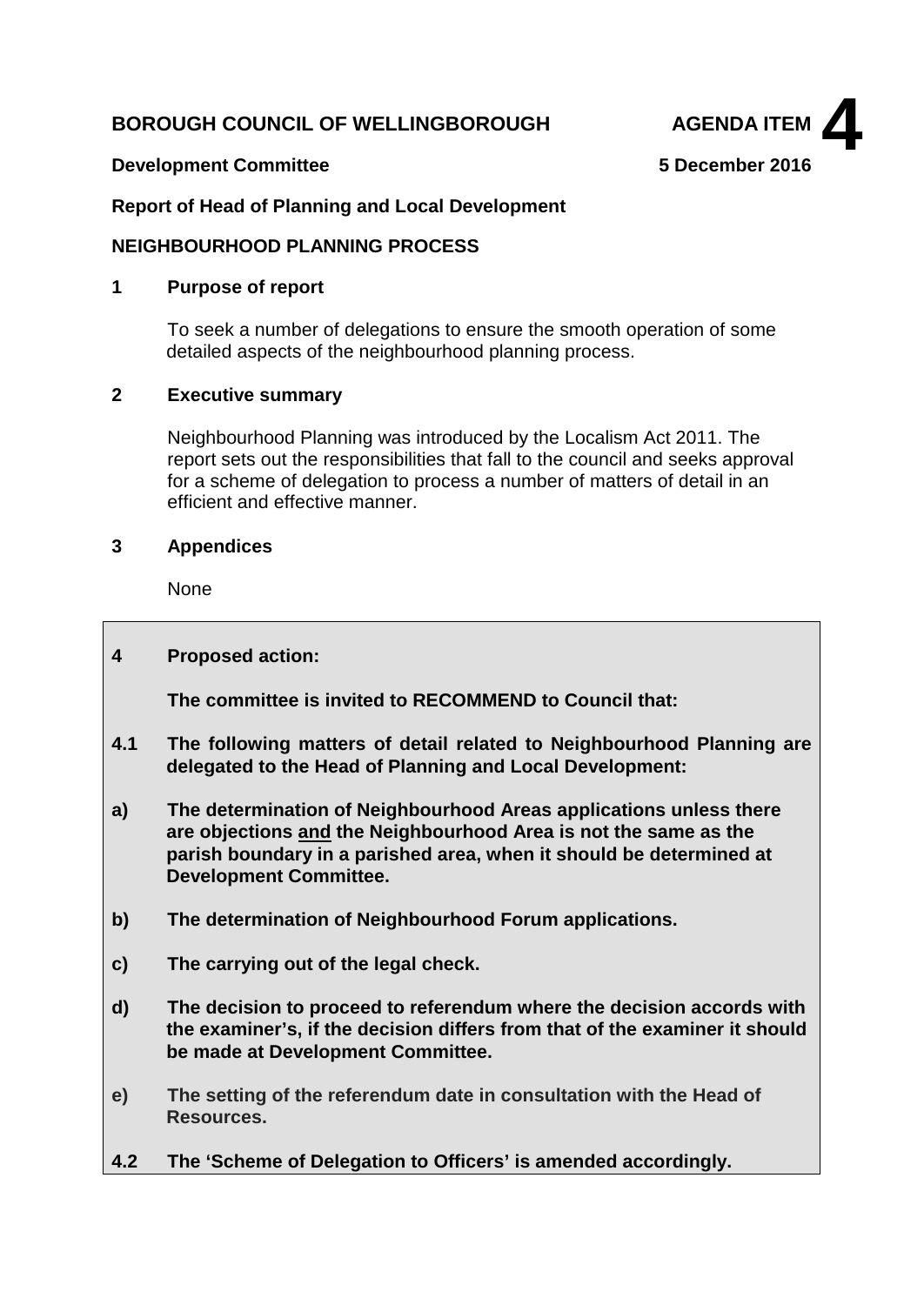# **5 Background**

- 5.1 Neighbourhood planning was introduced by the Localism Act 2011. There are two main mechanisms for neighbourhood planning – Neighbourhood Plans and Neighbourhood Development Orders.
- 5.2 A **Neighbourhood Plan** is a way of enabling local communities to influence the planning of the area they live and work in. If a plan is prepared and agreed by the community in a referendum it will become part of the development plan for the area and be used in the determination of planning applications.
- 5.3 A **Neighbourhood Development Order** can grant planning permission for certain types of development without the need to submit a planning application to the borough council.
- 5.4 The Regulations for Neighbourhood Planning came into force on 6 April 2012. The Localism Act, together with these regulations, places various duties and responsibilities upon the borough council.
- 5.5 It is recognised that not all areas will want to undertake neighbourhood planning and, therefore, there is not a statutory duty to prepare Neighbourhood Plans or Orders, but there is a right to do so.
- 5.6 The Development Committee of 17 April 2012 considered the responsibilities placed upon the council and recommended delegations in respect of Neighbourhood Area and Neighbourhood Forum applications, and the legal check.
- 5.7 The Neighbourhood Planning (General) and Development Management Procedure (Amendment) Regulations 2016 came in to force on 1 October 2016. These seek to make the process more efficient and include tighter timescales for the borough council to meet. This report therefore seeks approval for an updated scheme of delegation to address these changes.

#### **6 Discussion**

- 6.1 The process of neighbourhood planning must be instigated and led by the community. If a community decides to prepare a Neighbourhood Plan or Order then the Localism Act and the Neighbourhood Planning Regulations place various duties and responsibilities upon the borough council. The responsibilities of the borough council can be summarised as:
	- Determining applications to designate a Neighbourhood Area.
	- Determining applications to designate a Neighbourhood Forum.
	- Checking that the plan complies with all legal requirements.
	- Publicising the plan and receiving representations.
	- Organising and paying for the examination including appointing an examiner.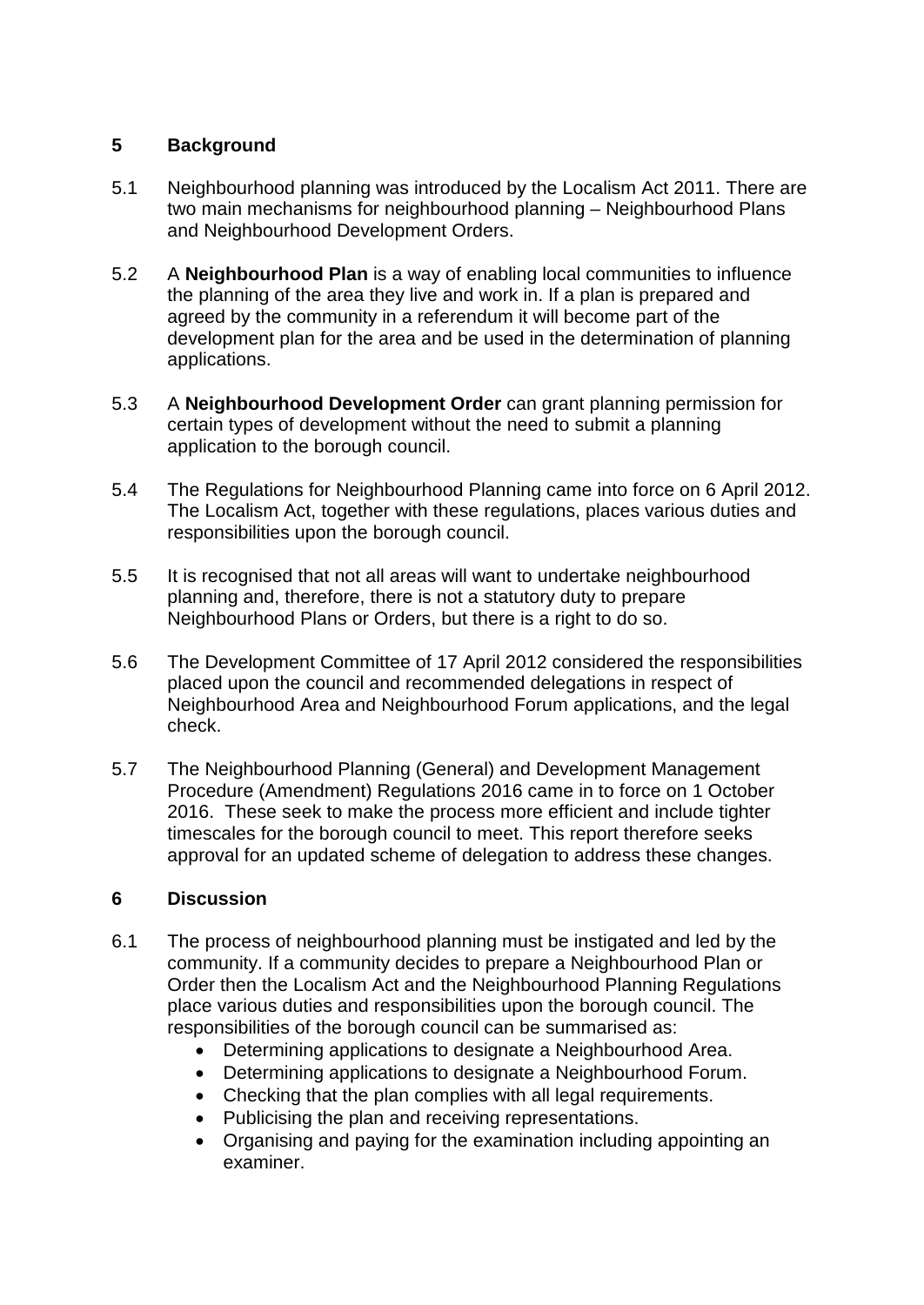- Organising and paying for the referendum.
- Providing technical advice and support to qualifying bodies.

# Designation of a Neighbourhood Area

- 6.2 The body preparing the plan must submit an application to the borough council to determine the area that the plan will relate to. The body must submit: a map which identifies the area; a statement explaining why the area is appropriate and a statement that the organisation or body making the application is a 'relevant body' for the purpose of the Localism Act.
- 6.3 The new Regulations set out that, where it is a parish council applying for the whole of the parish to be designated, where a parish is enlarging an existing neighbourhood area to encompass the whole of the parish or in all other cases where the application has not been determined within the statutory 8 week period the Local Planning Authority (LPA) must designate the area with no discretion to amend. The implication of this for Parish Councils is that the current requirement of 4 weeks publicity and the need to make the decision within eight weeks would no longer apply with the LPA having to approve the application once they consider the application to be valid and complete.
- 6.4 It is proposed that the designation of Neighbourhood Areas is delegated to the Head of Planning and Local Development unless there are objections and the Neighbourhood Area is not the same as the parish boundary in a parished area, when it should be considered at Development Committee.

#### Designation of a Neighbourhood Forum

- 6.5 In areas where there are parish councils, the parish councils are the relevant body for preparing plans. In non-parished areas – such as the town of Wellingborough community groups can form a neighbourhood forum to prepare plans. The body will need to submit an application to the borough council which must include: the name of the proposed forum; a copy of the written constitution; the name and a map of the neighbourhood area; the contact details of at least one member to be made public and a statement which explains how the forum meets the conditions of the Localism Act.
- 6.6 Forum applications must now be determined within 13 weeks (20 weeks where cross boundary). Therefore is it is proposed that the designation of a Neighbourhood Forum is delegated to the Head of Planning and Local Development.

#### Legal requirements check

- 6.7 When the body submits the plan to the borough council, the council is required to check that the plan and all accompanying documents comply with legal requirements. These require the plan to be in accordance with national policies and the strategic policies in the development plan and that they do not breach any EU obligations.
- 6.8 It is proposed that the carrying out of the legal check is delegated to the Head of Planning and Local Development.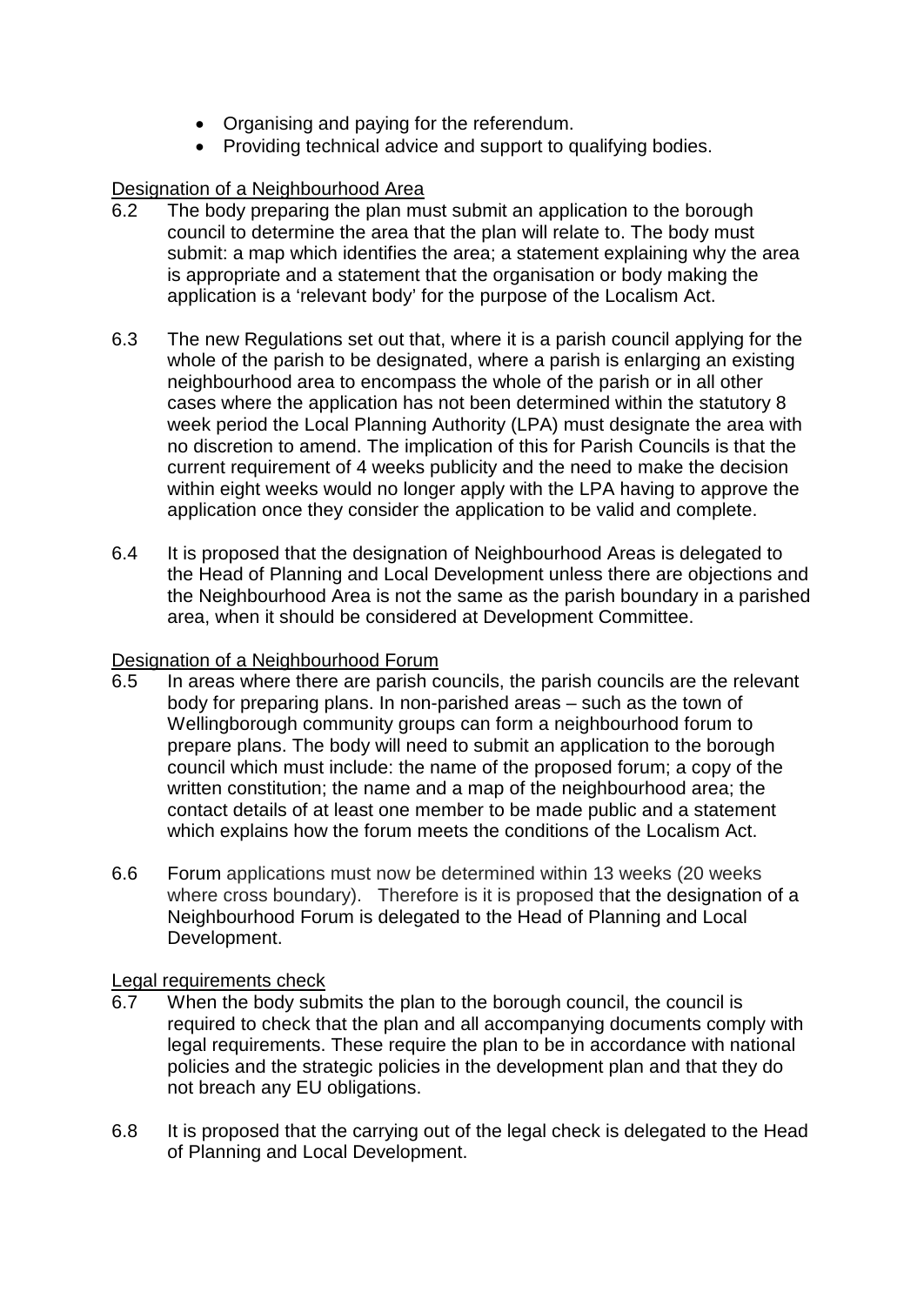# Publicising the plan and receiving representations<br>6.9 As soon as possible after receiving the plan

As soon as possible after receiving the plan the borough council is required to publicise details of the plan on our website. The plan must then be made available for a minimum of 6 weeks for consultation. Any representations will be sent to the borough council.

# **Examination**

- 6.10 The borough council is responsible for organising and paying for the examination. The council must appoint an independent person to carry out the examination with the agreement of the body preparing the plan.
- 6.11 The person appointed to undertake the examination is responsible for how the examination will be carried out. It is expected that this will normally be through consideration of written responses, but the examiner could hold hearings if they felt this was necessary. The examiner will consider whether the plan meets the basic conditions set out in the Act and if this is the case recommend the plan proceeds to a referendum.
- 6.12 The borough council now has to make a decision as to whether or not they believe the draft neighbourhood plan (or Order) meets the legal tests (basic conditions) and whether or not a referendum should be held within five weeks of receiving the examiner's report. Exceptions to this are where the LPA propose to make a decision which differs from that of the examiner (see 6.13 below) or where additional time has been agreed between the borough council and the Qualifying Body.
- 6.13 Where the borough council's proposed decision differs from that of an examiner additional consultation must be undertaken on this for a period of six weeks with the final decision being issued within five weeks of the end of said consultation period. Those that must be consulted include the neighbourhood planning group and anyone who made representations during the Regulation 16 consultation as well as the Environment Agency, Natural England and Historic England (statutory consultees). The borough council also has the discretion to widen the consultation to additional parties.
- 6.14 It is therefore proposed that the decision to proceed to referendum is delegated to the Head of Planning and Local Development, where the decision accords with the examiner's, and to Development Committee if the decision differs from that of the examiner.

#### Referendum

6.15 The referendum gives the community the final say on whether a plan should come into force in their area. The borough council must make all the necessary arrangements and pay for the referendum. Separate Regulations apply to referendums and are the subject of review. These Regulations specify the question to be asked. The referendum can be combined with another election if that is taking place within a specified period.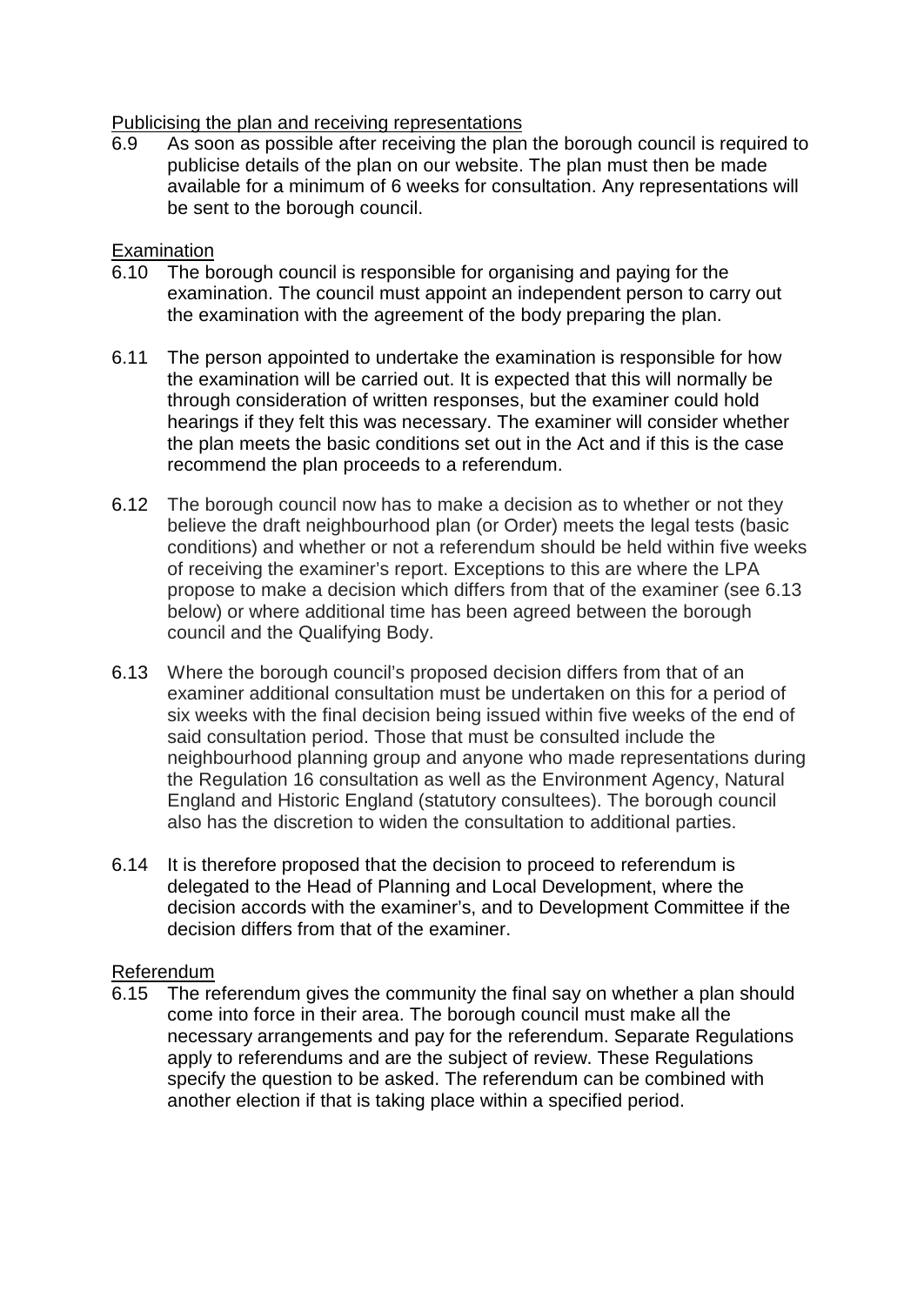6.16 If a majority vote in favour of the plan in the referendum then the borough council must bring it in to force and it will become part of the formal development plan for the area.

#### Setting the referendum date

- 6.17 LPAs must hold the referendum within 56 working days of the date that a decision to hold one has been made (84 working days when relating to a Business Neighbourhood Area, the neighbourhood area falls within more than one LPA or where the LPA are not the "principle authority" responsible for arranging the referendum). There are three exceptions to this provision. The first is where the referendum can be combined with another poll that is due to be held within three months of the end of the 56/84 working day period. The second exception is where there are unresolved legal challenges to the LPA's decision to hold a referendum and finally where the LPA and the Qualifying Body agree a different timetable.
- 6.18 It is therefore proposed that the setting of the referendum date is delated to the Head of Resources.

#### Making the Neighbourhood Plan

- 6.19 The borough council now have to 'Make' (bring into legal force) the plan within 8 weeks of the result of the referendum unless there are unresolved legal challenges.
- 6.20 It is therefore proposed that the making of the plan is confirmed at Full Council, however as this has to be within 8 weeks of the referendum, there may not always be time to go to Development Committee first. In these circumstances the Head of Planning and Local Development will consult with the Chair and Vice Chair of Development Committee.

# **7 Legal powers**

Localism Act 2011 (Part 6, Chapter 3, Sections 116-121 and Schedule 9 and 10)

The Neighbourhood Planning (General) Regulations 2012

The Neighbourhood Planning (General) (Amendment) Regulations 2015

The Neighbourhood Planning (General) and Development Management Procedure (Amendment) Regulations 2016

#### **8 Financial and value for money implications**

The cost of the current neighbourhood plan work has been covered by the funding provided by the Department of Communities and Local Government (DCLG).